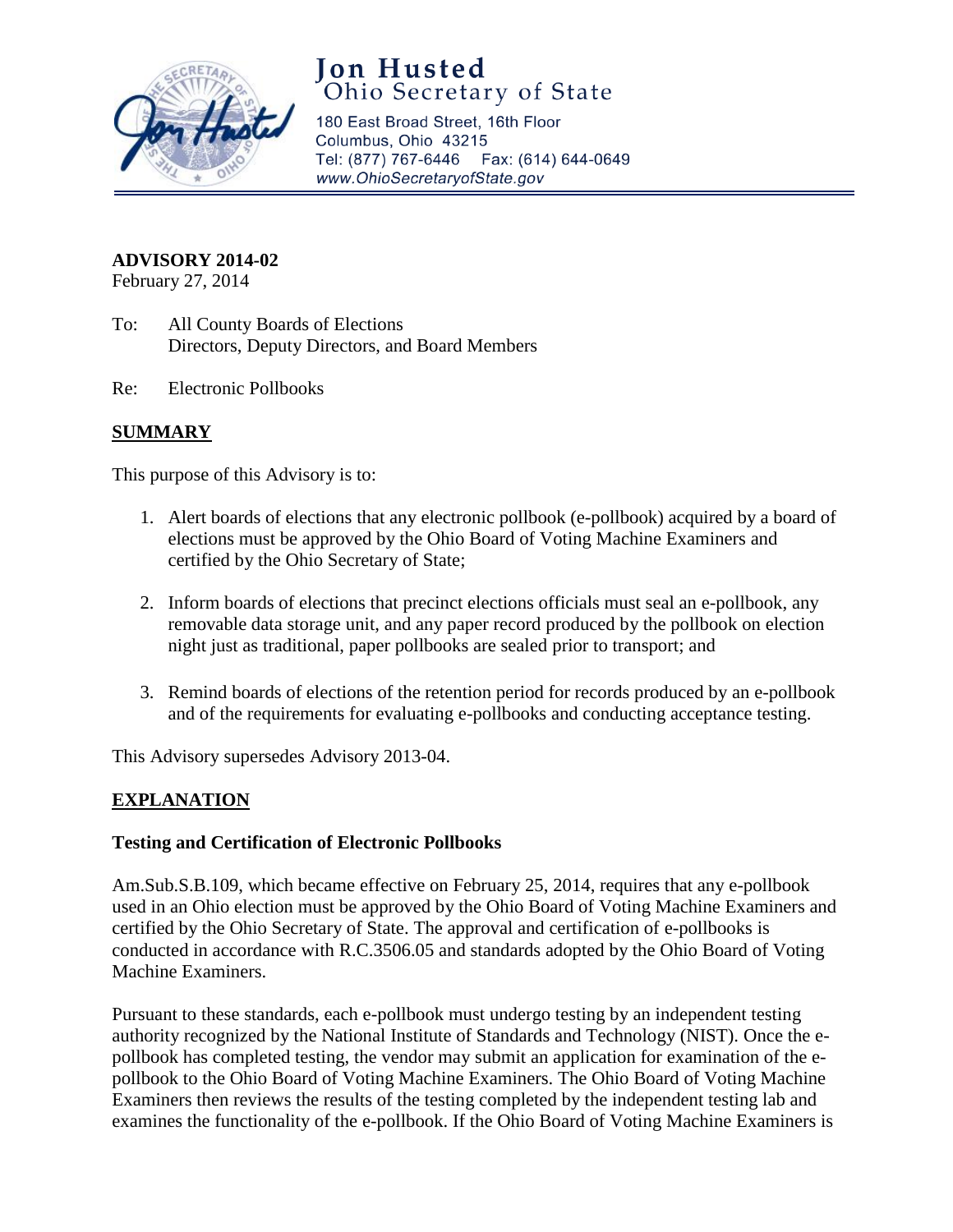satisfied with its review of the testing results and the functionality of the pollbook, it votes whether to recommend that the Secretary of State certify the e-pollbook for use in Ohio elections. The Secretary of State's Office notifies boards of elections and the vendor whether the e-pollbook is certified.

The standards for the testing and certification of e-pollbooks are attached to this Advisory. Questions regarding these standards and certification may be directed to Brandi Seskes at [bseskes@OhioSecretaryofState.gov.](mailto:bseskes@OhioSecretaryofState.gov)

# **Sealing of Electronic Pollbooks**

Each e-pollbook must be sealed by the precinct election officials with a tamper-evident seal before being returned from the polling location to the board of elections' office. If the e-pollbook uses a removable data storage unit or produces a paper record, the data storage unit and the paper record must also be sealed with a tamper-evident seal in an appropriate storage container before being returned to the board office.

E-pollbooks, any removable data storage unit, and any paper record produced by the e-pollbook must be transported to the board office in the same manner in which all other election materials are transported to the board office.

For additional guidance on the secure transport of election materials, please see [Secretary of](http://www.sos.state.oh.us/SOS/Upload/elections/directives/2012/Dir2012-46.pdf)  [State Directive 2012-46.](http://www.sos.state.oh.us/SOS/Upload/elections/directives/2012/Dir2012-46.pdf)

## **Retention of Records or Images Produced by Electronic Pollbooks**

As previously advised, all audit and transaction records generated by an e-pollbook must be retained by the board of elections for at least six years. The image of an electronic signature captured by an e-pollbook must be archived by the board of elections for at least six years.

## **Evaluation of Electronic Pollbooks**

Prior to procuring an e-pollbook, a county board of elections must evaluate that e-pollbook. Such evaluation must include the following:

- A review of any repair and maintenance policies;
- A review of the training materials and user manuals;
- An explanation of the availability and cost of all consumables necessary to use the epollbook, along with a declaration of its supply chain;
- A demonstration of the e-pollbook's compatibility with any hardware used with the pollbook; and
- A demonstration of how the e-pollbook receives, processes, and transmits a voter record between other systems employed by the board of elections.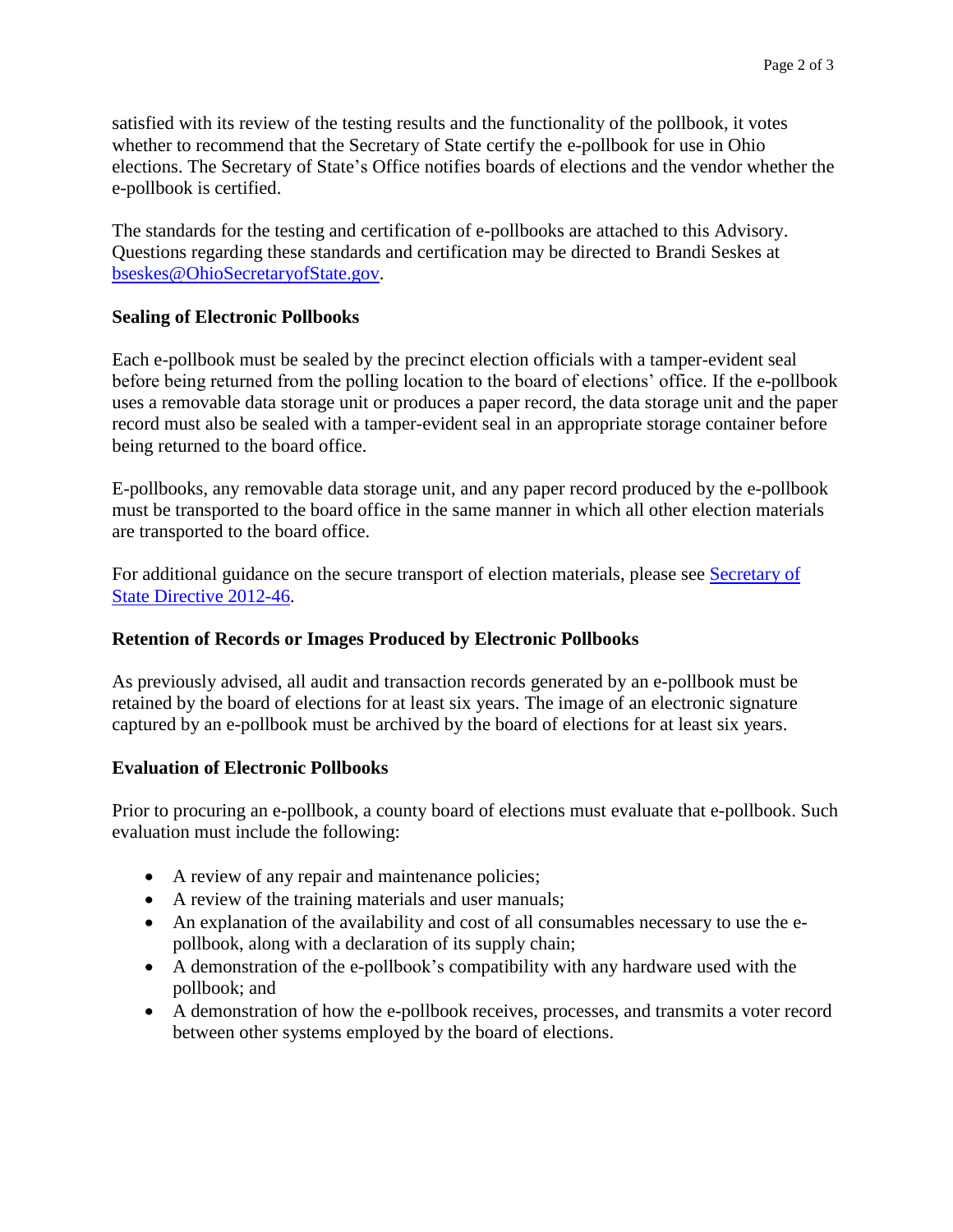## **Acceptance Testing by a Board of Elections**

Upon procuring an e-pollbook, a county board of elections must conduct acceptance testing of the e-pollbook. The acceptance testing must include the following:

- The system should be delivered with end-user documentation, system-level documentation, and a clear model of the system's architecture.
- The source code and related documentation, together with any periodic updates as they become known or available, but not including variable codes created for specific elections or dates from the county's voter registration system, must be placed in escrow with an independent escrow agent.
- Training materials should be reviewed as part of the procurement process. As part of acceptance testing, the county must provide a copy of the training materials to the testers for use in testing.
- Acceptance testing of the e-pollbook should demonstrate its compatibility with any hardware that may be attached to it: network cards, barcode scanners, ballot-ondemand printers, etc.
- Acceptance testing of the e-pollbook should demonstrate the correct handling of every record in the list of electors and how the record's contents are used, transformed, stored, and transmitted by the e-pollbook.
- The e-pollbook must demonstrate that it correctly processes all activity regarding each voter registration record included on the list, including the use, alteration, storage, and transmittal of information that is part of the record. Compliance with this must include the mapping of the data lifecycle of the voter registration record as processed by the e-pollbook.
- Acceptance testing should validate all of the vendor's assertions regarding functionality, usability, security, accessibility, reliability, and sustainability.

**Finally, any board of elections that acquires e-pollbooks must notify the Secretary of State's Office of the make/model and vendor of the e-pollbooks selected by the board. The notification should be sent to Brandi Seskes at [bseskes@OhioSecretaryofState.gov.](mailto:bseskes@OhioSecretaryofState.gov)**

If you have any questions concerning this Advisory, please contact the Secretary of State's elections counsel assigned to your county at (614) 466-2585.

Sincerely, fon Husted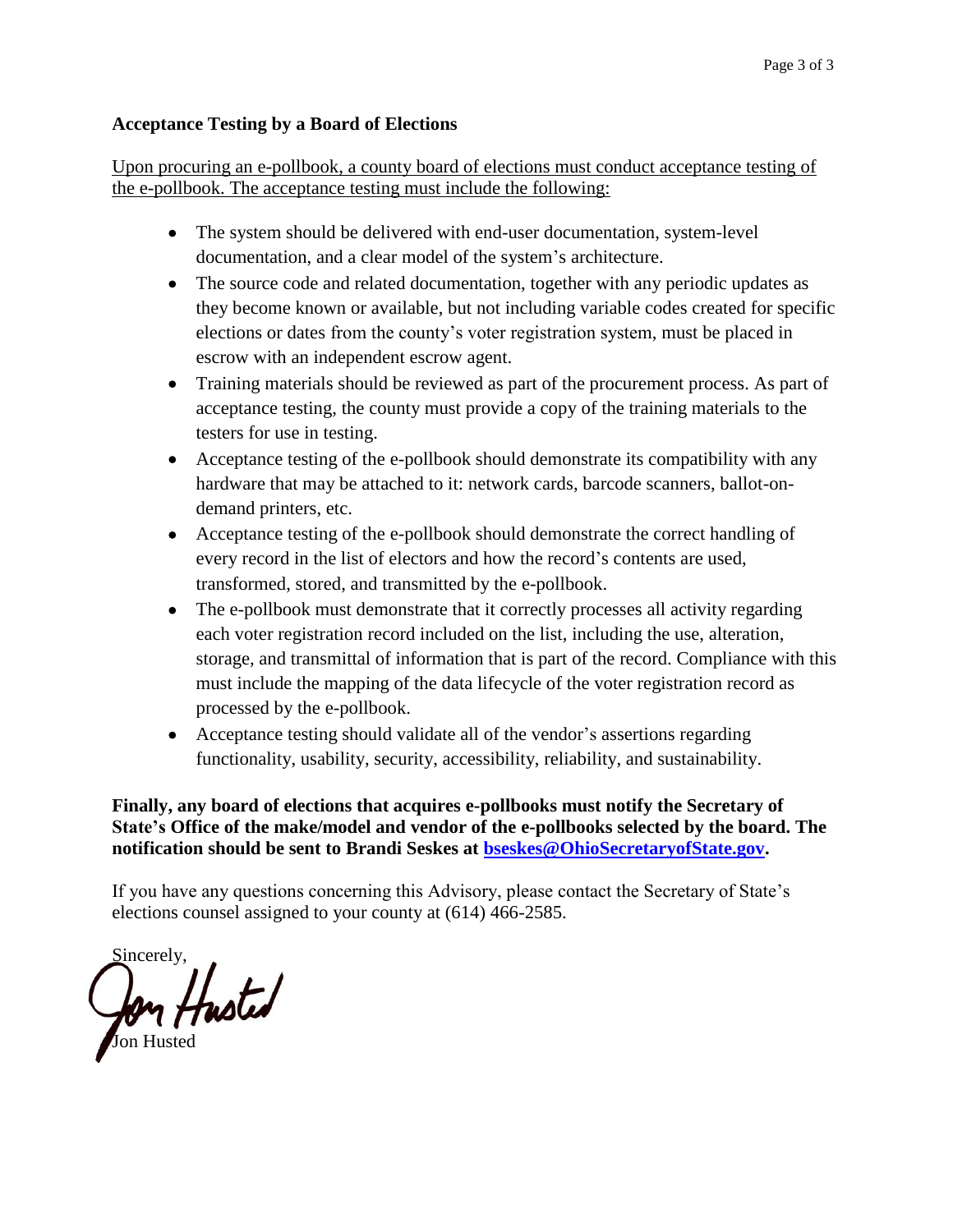#### **Standards Governing the Examination and Certification of Electronic Pollbooks for Use in Ohio Elections**

#### **Adopted by the Ohio Board of Voting Machine Examiners on February 6, 2014**

#### I. Definitions

- a. "Electronic pollbook, " as used in these rules, means "an electronic list of registered voters for a particular precinct or polling location that may be transported to a polling location." Ohio Revised Code §3506.05(A).
- b. "Ohio Board of voting machine examiners " or "Board of Voting Machine Examiners," as used in these rules, is the public body created by and defined in Ohio Revised Code §3506.05(B).
- c. "Vendor," as used in these rules, means "the person that owns, manufactures, distributes, or has legal right to control the use of equipment, or the person's agent. Ohio Revised Code §3506.05(A)(3).
- II. Testing Requirements
	- a. Each electronic pollbook must undergo testing by an independent testing authority recognized by the National Institute of Standards and Technology (NIST).
	- b. The results of the testing by the testing authority must demonstrate that the electronic pollbook meets or exceeds the requirements set forth in the attached Testing Matrix, adopted by the Ohio Board of Voting Machine Examiners.
	- c. Neither the Ohio Secretary of State nor the Ohio Board of Voting Machine Examiners will cover any costs associated with the testing.
- III. Application for Use in Ohio Elections
	- a. A vendor that seeks to have its electronic pollbook approved and certified for use in Ohio elections must submit an application package to the Ohio Board of Voting Machine Examiners via the office of the Ohio Secretary of State, c/o Elections Division, 180 East Broad Street,  $15<sup>th</sup>$  Floor, Columbus, Ohio 43215. The application package must include:
		- i. The examination fee required by Ohio Revised Code §3506.05(C) in the form of a check or money order made payable to the state treasurer of Ohio – board of voting machine examiners fund.
		- ii. A paper or electronic copy of any and all documentation produced by the testing authority during the testing of the electronic pollbook, including the results of all testing.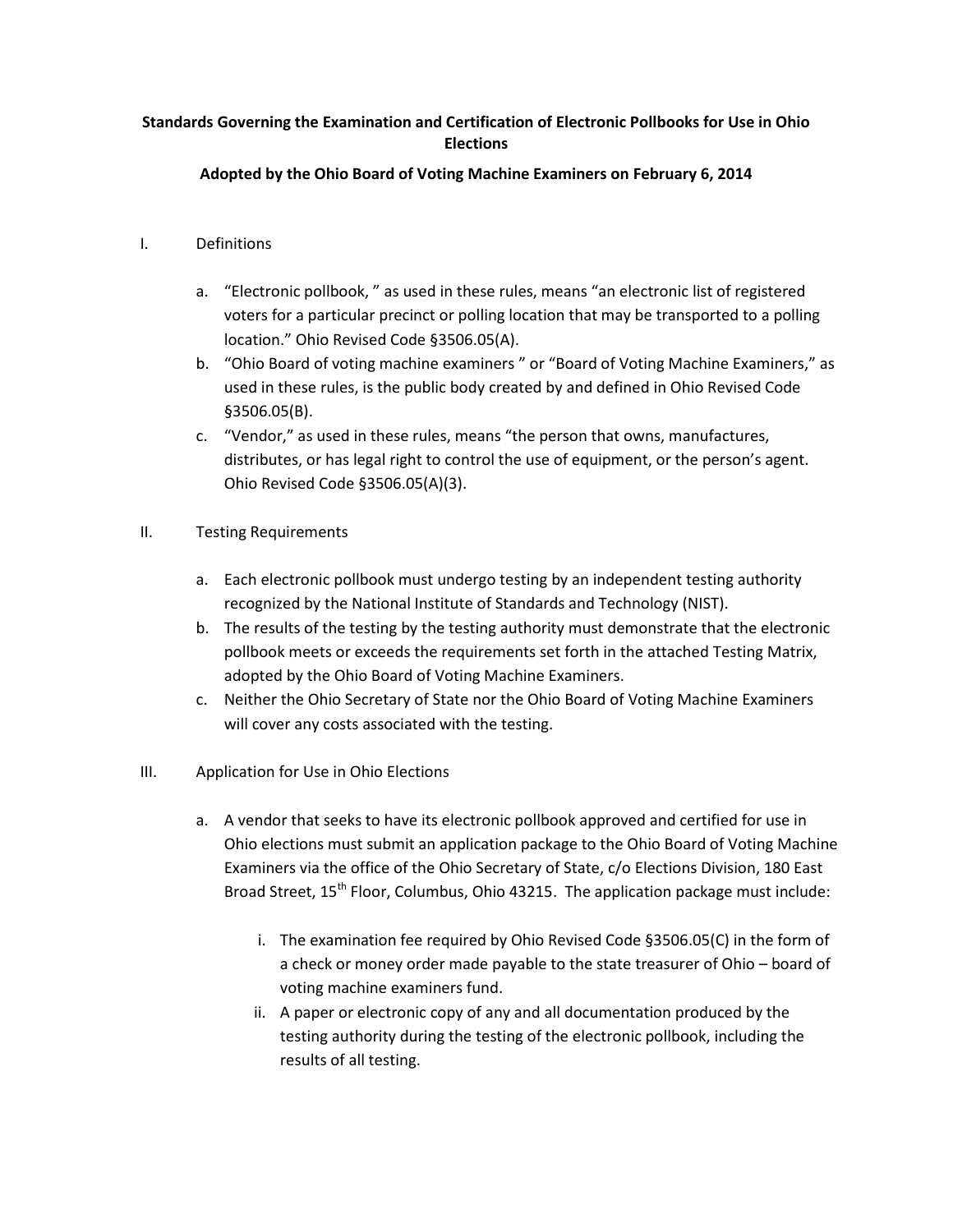- iii. A letter or other document (in paper or electronic form) from the testing authority certifying that the electronic pollbook meets or exceeds the minimum requirements set forth in the testing matrix.
- iv. A paper or electronic copy of all procedural, instruction, and/or training manuals, including a polling location "how to" guide, that are provided with the electronic pollbook upon purchase and/or delivery.
- v. A letter or other document (in paper or electronic form) certifying that the source code and related documents have been placed in escrow with an independent escrow agent.
- vi. A paper or electronic copy of all support, repair, and/or maintenance policies that are provided by the vendor to a purchaser of the electronic pollbook.
- vii. A paper or electronic copy of a list of any and all customers who have purchased the electronic pollbook. This list must identify any and all known anomalies experienced with the use of the electronic pollbook and a description of the resolution of each anomaly.
- viii. If the documentation from the testing authority does not contain the following information, it must be provided in paper or electronic form:
	- 1. End user documentation, system-level documentation, and a model of the system's architecture;
	- 2. A list of all consumables (and the supply chain for each) required for the continued operation of the electronic pollbook;
	- 3. A list of the patents and copyrights relevant to the operation of the electronic pollbook; and
	- 4. A description of the construction and method of operation of the electronic pollbook.
- b. A vendor that needs additional information or clarification of the requirements of set forth above may contact the office of the Ohio Secretary of State, Elections Division, at (614)466-2585.
- IV. Examination by the Ohio Board of Voting Machine Examiners
	- a. Upon receipt of the application package and within the timeframe set forth in Ohio Revised Code §3506.05(D), the Ohio Board of Voting Machine Examiners shall meet in an open meeting to review the application package, examine the electronic pollbook and any related equipment, and, consistent with the provisions of Ohio Revised Code §3506.05(D), make a written recommendation to the Ohio Secretary of State regarding the use of the electronic pollbook in Ohio elections.
	- b. The aforementioned examination of the electronic pollbook and any related equipment shall be conducted using the standards set forth in the attached Examination Matrix, adopted by the Ohio Board of Voting Machine Examiners.